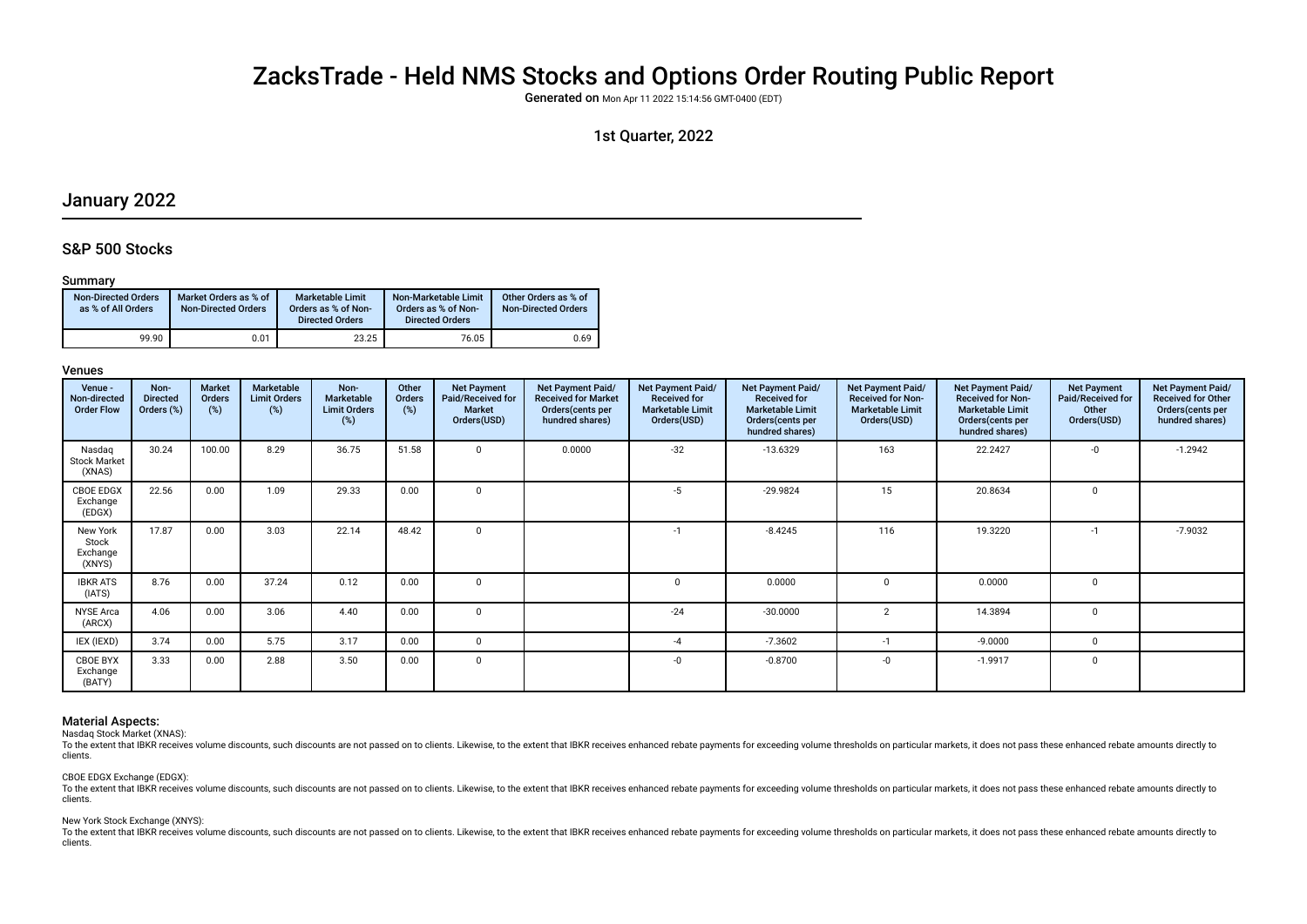#### IBKR ATS (IATS):

IBKR operates the IBKR ATS in accordance with SEC Regulation ATS. IBKR uses the IBKR ATS to execute IBKR client orders against each other or against one or more professional liquidity providers who quote into the IBKR ATS. exchange fees, and may offer Price Improvement. Statistical information regarding the quality of executions for orders effected through the IBKR ATS (e.g., average execution speed, percentage of orders receiving Price Impr ibkr.com/regulatoryreports.

#### NYSE Arca (ARCX):

To the extent that IBKR receives volume discounts, such discounts are not passed on to clients. Likewise, to the extent that IBKR receives enhanced rebate payments for exceeding volume thresholds on particular markets, it clients.

## IEX (IEXD):

To the extent that IBKR receives volume discounts, such discounts are not passed on to clients. Likewise, to the extent that IBKR receives enhanced rebate payments for exceeding volume thresholds on particular markets, it clients.

#### CBOE BYX Exchange (BATY):

To the extent that IBKR receives volume discounts, such discounts are not passed on to clients. Likewise, to the extent that IBKR receives enhanced rebate payments for exceeding volume thresholds on particular markets, it clients.

# January 2022

## Non-S&P 500 Stocks

## Summary

| <b>Non-Directed Orders</b><br>as % of All Orders | Market Orders as % of<br><b>Non-Directed Orders</b> | <b>Marketable Limit</b><br>Orders as % of Non-<br><b>Directed Orders</b> | Non-Marketable Limit<br>Orders as % of Non-<br><b>Directed Orders</b> | Other Orders as % of<br><b>Non-Directed Orders</b> |
|--------------------------------------------------|-----------------------------------------------------|--------------------------------------------------------------------------|-----------------------------------------------------------------------|----------------------------------------------------|
| 99.98                                            | 0.00                                                | 28.27                                                                    | 71.22                                                                 | 0.51                                               |

| Venue -<br>Non-directed<br><b>Order Flow</b>   | Non-<br><b>Directed</b><br>Orders (%) | <b>Market</b><br>Orders<br>(%) | Marketable<br><b>Limit Orders</b><br>(%) | Non-<br>Marketable<br><b>Limit Orders</b><br>(%) | Other<br>Orders<br>(%) | <b>Net Payment</b><br>Paid/Received for<br><b>Market</b><br>Orders(USD) | Net Payment Paid/<br><b>Received for Market</b><br>Orders(cents per<br>hundred shares) | Net Payment Paid/<br><b>Received for</b><br><b>Marketable Limit</b><br>Orders(USD) | Net Payment Paid/<br><b>Received for</b><br><b>Marketable Limit</b><br>Orders(cents per<br>hundred shares) | Net Payment Paid/<br><b>Received for Non-</b><br><b>Marketable Limit</b><br>Orders(USD) | Net Payment Paid/<br><b>Received for Non-</b><br><b>Marketable Limit</b><br>Orders(cents per<br>hundred shares) | <b>Net Payment</b><br>Paid/Received for<br>Other<br>Orders(USD) | Net Payment Paid/<br><b>Received for Other</b><br>Orders(cents per<br>hundred shares) |
|------------------------------------------------|---------------------------------------|--------------------------------|------------------------------------------|--------------------------------------------------|------------------------|-------------------------------------------------------------------------|----------------------------------------------------------------------------------------|------------------------------------------------------------------------------------|------------------------------------------------------------------------------------------------------------|-----------------------------------------------------------------------------------------|-----------------------------------------------------------------------------------------------------------------|-----------------------------------------------------------------|---------------------------------------------------------------------------------------|
| Nasdag Stock<br>Market (XNAS)                  | 24.89                                 |                                | 6.32                                     | 32.08                                            | 50.67                  | $\Omega$                                                                |                                                                                        | $-705$                                                                             | $-26.6812$                                                                                                 | 1,465                                                                                   | 16.6914                                                                                                         | -8                                                              | $-6.4996$                                                                             |
| <b>CBOE EDGX</b><br>Exchange<br>(EDGX)         | 18.16                                 |                                | 1.90                                     | 24.74                                            | 0.00                   | $\Omega$                                                                |                                                                                        | $-208$                                                                             | $-24.5401$                                                                                                 | 154                                                                                     | 16.7760                                                                                                         | $\mathbf 0$                                                     |                                                                                       |
| New York Stock<br>Exchange<br>(XNYS)           | 11.77                                 |                                | 1.13                                     | 15.79                                            | 39.46                  | $\Omega$                                                                |                                                                                        | $-68$                                                                              | $-24.0266$                                                                                                 | 246                                                                                     | 15.5073                                                                                                         | $-1$                                                            | $-3.4763$                                                                             |
| <b>NYSE Arca</b><br>(ARCX)                     | 10.97                                 |                                | 4.05                                     | 13.73                                            | 8.52                   | $\Omega$                                                                |                                                                                        | $-505$                                                                             | $-24.8736$                                                                                                 | 452                                                                                     | 18.8861                                                                                                         | $-2$                                                            | $-9.7720$                                                                             |
| <b>IBKR ATS (IATS)</b>                         | 6.89                                  |                                | 24.20                                    | 0.07                                             | 0.00                   | $\Omega$                                                                |                                                                                        | 0                                                                                  | 0.0000                                                                                                     | $\mathbf{0}$                                                                            | 0.0000                                                                                                          | $\mathbf 0$                                                     |                                                                                       |
| IEX (IEXD)                                     | 4.68                                  |                                | 6.00                                     | 4.19                                             | 0.00                   | $\mathbf 0$                                                             |                                                                                        | $-38$                                                                              | $-6.5431$                                                                                                  | $-33$                                                                                   | $-8.6083$                                                                                                       | $\mathbf 0$                                                     |                                                                                       |
| CBOE BYX<br>Exchange<br>(BATY)                 | 4.42                                  |                                | 3.37                                     | 4.86                                             | 0.00                   | $\mathbf{0}$                                                            |                                                                                        | 16                                                                                 | 1.6961                                                                                                     | $-0$                                                                                    | $-1.1312$                                                                                                       | $\mathbf 0$                                                     |                                                                                       |
| <b>HRT</b> Execution<br>Services LLC<br>(HRTX) | 3.14                                  |                                | 11.10                                    | 0.00                                             | 0.00                   | $\Omega$                                                                |                                                                                        | $\mathbf 0$                                                                        | 0.0000                                                                                                     | $\Omega$                                                                                |                                                                                                                 | $\mathbf{0}$                                                    |                                                                                       |
| <b>CBOE EDGA</b><br>Exchange<br>(EDGA)         | 1.94                                  |                                | 6.51                                     | 0.14                                             | 0.00                   | $\Omega$                                                                |                                                                                        | 159                                                                                | 16.5401                                                                                                    | $-6$                                                                                    | $-10.0000$                                                                                                      | $\mathbf 0$                                                     |                                                                                       |
| Citadel<br>Securities                          | 1.54                                  |                                | 5.43                                     | 0.00                                             | 0.00                   | $\Omega$                                                                |                                                                                        | $\Omega$                                                                           | 0.0000                                                                                                     | $\Omega$                                                                                |                                                                                                                 | $\mathbf 0$                                                     |                                                                                       |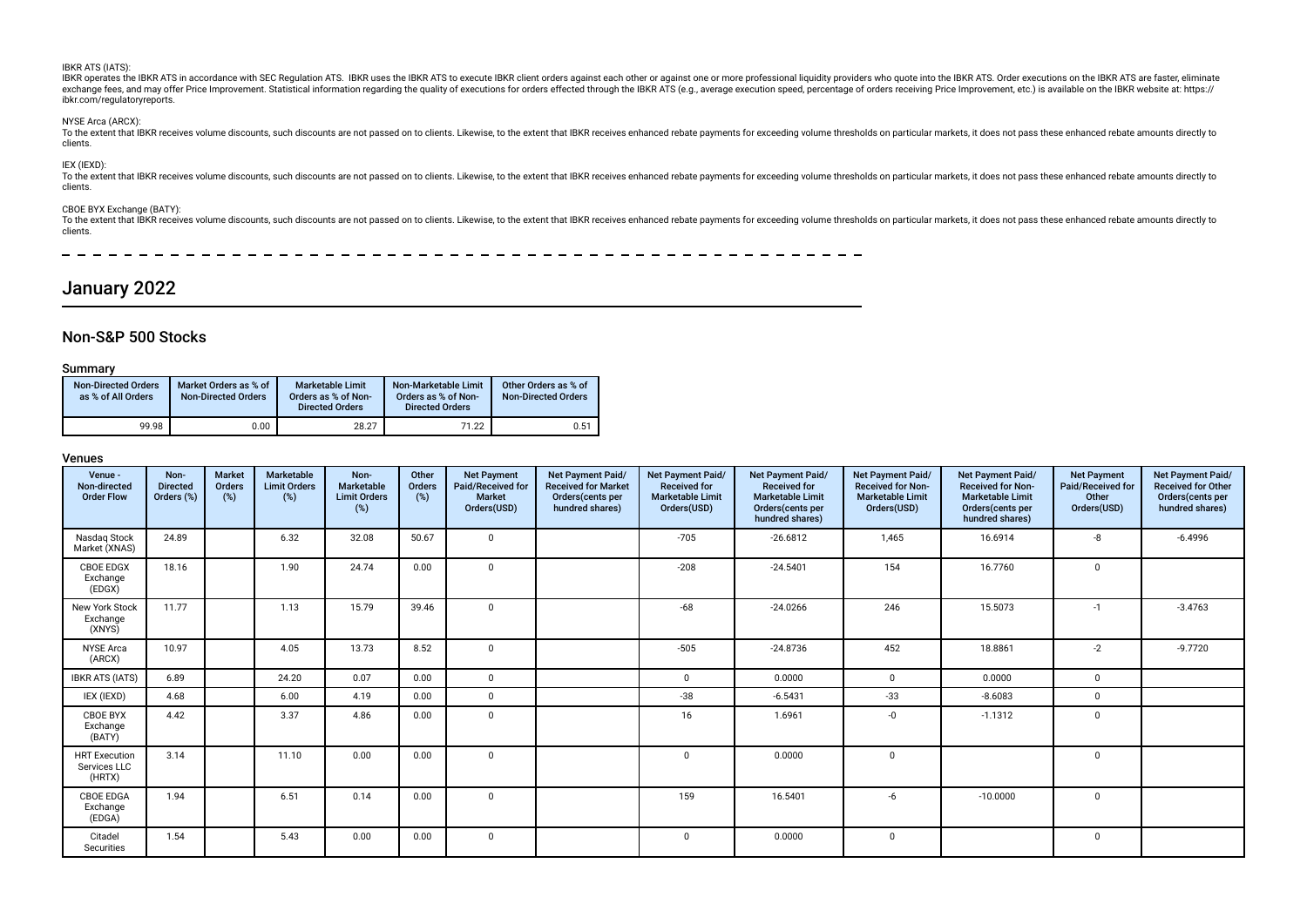| Venue -<br>Non-directed<br><b>Order Flow</b> | Non-<br><b>Directed</b><br>Orders (%) | <b>Market</b><br><b>Orders</b> | Marketable<br><b>Limit Orders</b><br>(%) | Non-<br>Marketable<br><b>Limit Orders</b><br>(%) | Other<br><b>Orders</b><br>(%) | <b>Net Payment</b><br>Paid/Received for<br><b>Market</b><br>Orders(USD) | Net Payment Paid/<br><b>Received for Market</b><br>Orders(cents per<br>hundred shares) | <b>Net Payment Paid/</b><br><b>Received for</b><br><b>Marketable Limit</b><br>Orders(USD) | Net Payment Paid/<br><b>Received for</b><br><b>Marketable Limit</b><br>Orders (cents per<br>hundred shares) | Net Payment Paid/<br><b>Received for Non-</b><br><b>Marketable Limit</b><br>Orders(USD) | Net Payment Paid/<br><b>Received for Non-</b><br><b>Marketable Limit</b><br>Orders(cents per<br>hundred shares) | <b>Net Payment</b><br>Paid/Received for<br>Other<br>Orders(USD) | Net Payment Paid/<br><b>Received for Other</b><br>Orders (cents per<br>hundred shares) |
|----------------------------------------------|---------------------------------------|--------------------------------|------------------------------------------|--------------------------------------------------|-------------------------------|-------------------------------------------------------------------------|----------------------------------------------------------------------------------------|-------------------------------------------------------------------------------------------|-------------------------------------------------------------------------------------------------------------|-----------------------------------------------------------------------------------------|-----------------------------------------------------------------------------------------------------------------|-----------------------------------------------------------------|----------------------------------------------------------------------------------------|
| "PRO" (CDRG)                                 |                                       |                                |                                          |                                                  |                               |                                                                         |                                                                                        |                                                                                           |                                                                                                             |                                                                                         |                                                                                                                 |                                                                 |                                                                                        |
| <b>UBS ATS (UBSA)</b>                        | 1.53                                  |                                | 5.42                                     | 0.00                                             | 0.00                          |                                                                         |                                                                                        |                                                                                           | 0.0000                                                                                                      |                                                                                         |                                                                                                                 |                                                                 |                                                                                        |
| <b>MEMX LLC</b><br>(MEMX)                    | 1.31                                  |                                | 3.73                                     | 0.35                                             | 0.00                          |                                                                         |                                                                                        | $-427$                                                                                    | $-26.6498$                                                                                                  |                                                                                         | 22.8982                                                                                                         |                                                                 |                                                                                        |

Nasdaq Stock Market (XNAS):

To the extent that IBKR receives volume discounts, such discounts are not passed on to clients. Likewise, to the extent that IBKR receives enhanced rebate payments for exceeding volume thresholds on particular markets, it clients.

## CBOE EDGX Exchange (EDGX):

To the extent that IBKR receives volume discounts, such discounts are not passed on to clients. Likewise, to the extent that IBKR receives enhanced rebate payments for exceeding volume thresholds on particular markets, it clients.

#### New York Stock Exchange (XNYS):

To the extent that IBKR receives yolume discounts, such discounts are not passed on to clients. Likewise, to the extent that IBKR receives enhanced rebate payments for exceeding yolume thresholds on particular markets, it clients.

#### NYSE Arca (ARCX):

To the extent that IBKR receives volume discounts, such discounts are not passed on to clients. I ikewise, to the extent that IBKR receives ephanced rebate payments for exceeding volume thresholds on particular markets, it clients.

#### IBKR ATS (IATS):

IBKR operates the IBKR ATS in accordance with SEC Regulation ATS. IBKR uses the IBKR ATS to execute IBKR client orders against each other or against one or more professional liquidity providers who quote into the IBKR ATS. exchange fees, and may offer Price Improvement, Statistical information regarding the quality of executions for orders effected through the IBKR ATS (e.g., average execution speed, percentage of orders receiving Price Impr ibkr.com/regulatoryreports.

#### IEX (IEXD):

To the extent that IBKR receives volume discounts, such discounts are not passed on to clients. Likewise, to the extent that IBKR receives enhanced rebate payments for exceeding volume thresholds on particular markets, it clients.

#### CBOE BYX Exchange (BATY):

To the extent that JBKR receives volume discounts, such discounts are not passed on to clients. Likewise, to the extent that IBKR receives enhanced rebate payments for exceeding volume thresholds on particular markets, it clients.

#### CBOE EDGA Exchange (EDGA):

To the extent that IBKR receives volume discounts, such discounts are not passed on to clients. Likewise, to the extent that IBKR receives enhanced rebate payments for exceeding volume thresholds on particular markets, it clients.

### MEMX LLC (MEMX):

To the extent that IBKR receives volume discounts, such discounts are not passed on to clients. Likewise, to the extent that IBKR receives enhanced rebate payments for exceeding volume thresholds on particular markets, it clients.

# January 2022

## **Options**

## Summary

| <b>Non-Directed Orders</b><br>as % of All Orders | Market Orders as % of<br><b>Non-Directed Orders</b> | <b>Marketable Limit</b><br>Orders as % of Non-<br><b>Directed Orders</b> | Non-Marketable Limit<br>Orders as % of Non-<br><b>Directed Orders</b> | Other Orders as % of<br>Non-Directed Orders |
|--------------------------------------------------|-----------------------------------------------------|--------------------------------------------------------------------------|-----------------------------------------------------------------------|---------------------------------------------|
| 99.99                                            | 0.23                                                | 5.64                                                                     | 44.48                                                                 | 49.65                                       |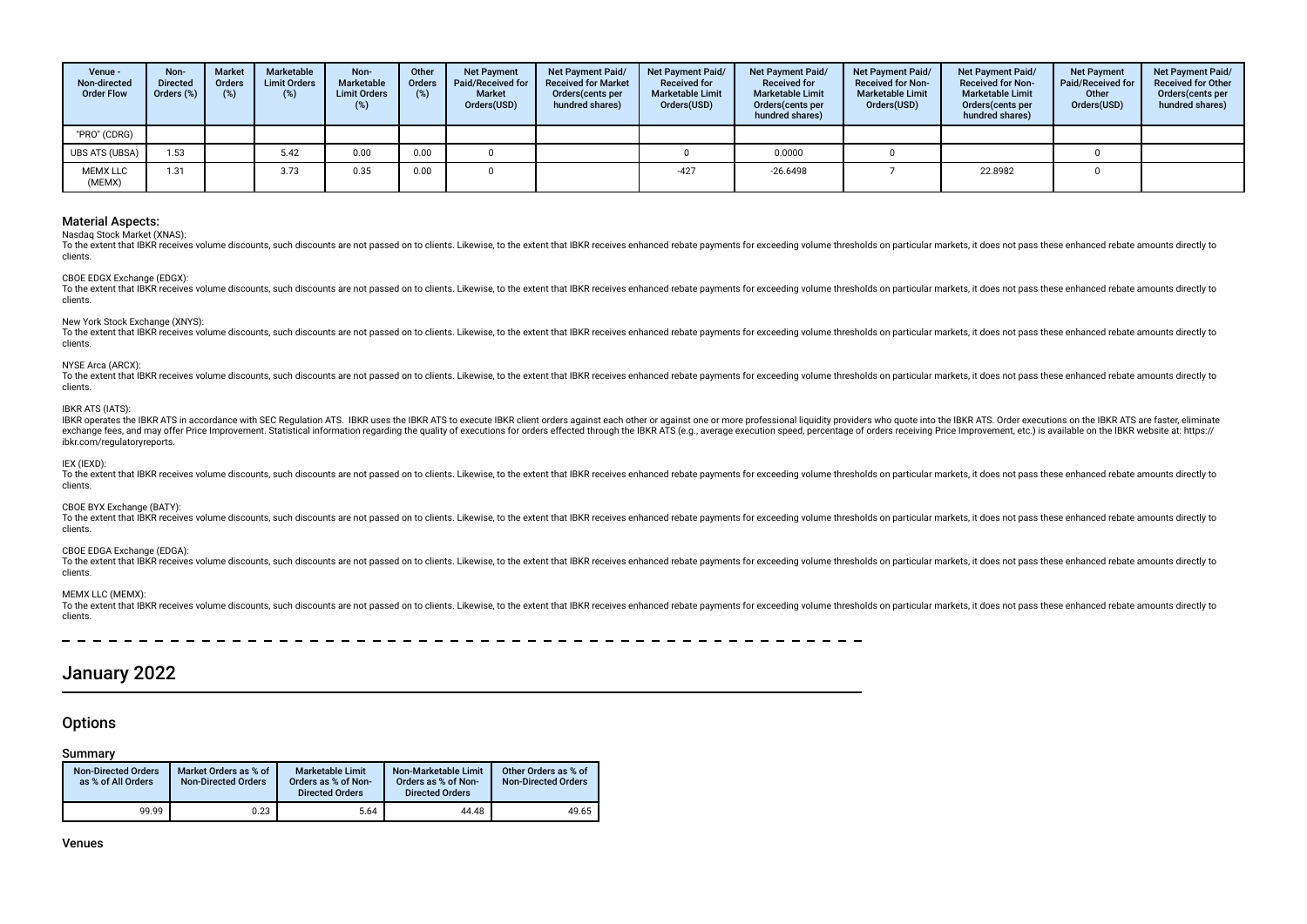| Venue -<br>Non-directed<br><b>Order Flow</b>          | Non-<br><b>Directed</b><br>Orders (%) | <b>Market</b><br>Orders<br>(%) | Marketable<br><b>Limit Orders</b><br>(%) | Non-<br>Marketable<br><b>Limit Orders</b><br>$(\%)$ | Other<br>Orders<br>(%) | <b>Net Payment</b><br>Paid/Received for<br><b>Market</b><br>Orders(USD) | Net Payment Paid/<br><b>Received for Market</b><br>Orders(cents per<br>hundred shares) | Net Payment Paid/<br><b>Received for</b><br><b>Marketable Limit</b><br>Orders(USD) | Net Payment Paid/<br><b>Received for</b><br><b>Marketable Limit</b><br>Orders(cents per<br>hundred shares) | Net Payment Paid/<br><b>Received for Non-</b><br><b>Marketable Limit</b><br>Orders(USD) | Net Payment Paid/<br><b>Received for Non-</b><br><b>Marketable Limit</b><br>Orders(cents per<br>hundred shares) | <b>Net Payment</b><br>Paid/Received for<br>Other<br>Orders(USD) | Net Payment Paid/<br><b>Received for Other</b><br>Orders(cents per<br>hundred shares) |
|-------------------------------------------------------|---------------------------------------|--------------------------------|------------------------------------------|-----------------------------------------------------|------------------------|-------------------------------------------------------------------------|----------------------------------------------------------------------------------------|------------------------------------------------------------------------------------|------------------------------------------------------------------------------------------------------------|-----------------------------------------------------------------------------------------|-----------------------------------------------------------------------------------------------------------------|-----------------------------------------------------------------|---------------------------------------------------------------------------------------|
| CBOE C2<br>Exchange<br>(C20X)                         | 17.25                                 | 5.41                           | 2.52                                     | 11.45                                               | 24.18                  | $\mathbf 0$                                                             | 42.0000                                                                                | $-108$                                                                             | $-40.5056$                                                                                                 | 404                                                                                     | 40.7170                                                                                                         | 628                                                             | 8.7884                                                                                |
| <b>NYSE</b> Arca<br>Options<br>(ARCO)                 | 16.63                                 | 47.30                          | 4.42                                     | 23.98                                               | 11.30                  | $\mathbf{1}$                                                            | 47.0000                                                                                | $-261$                                                                             | $-54.2391$                                                                                                 | 274                                                                                     | 14.6100                                                                                                         | 6,217                                                           | 39.0679                                                                               |
| Chicago<br><b>Board Options</b><br>Exchange<br>(XCBO) | 14.25                                 | 1.35                           | 13.54                                    | 21.59                                               | 7.80                   | $-2$                                                                    | $-45.2500$                                                                             | $-85$                                                                              | $-5.4132$                                                                                                  | $-51$                                                                                   | $-1.1832$                                                                                                       | 528                                                             | 11.4450                                                                               |
| Cboe EDGX<br>Options<br>Exchange<br>(EDGO)            | 11.92                                 | 0.00                           | 4.76                                     | 8.24                                                | 16.09                  | $\mathbf 0$                                                             |                                                                                        | 203                                                                                | 14.3793                                                                                                    | 509                                                                                     | 12.9847                                                                                                         | 1,533                                                           | 48.7478                                                                               |
| Nasdag<br>Options<br>Market<br>(XNDQ)                 | 8.67                                  | 0.00                           | 3.69                                     | 19.01                                               | 0.00                   | $\Omega$                                                                |                                                                                        | $-414$                                                                             | $-45.3286$                                                                                                 | 1,104                                                                                   | 48.0135                                                                                                         | $\mathbf 0$                                                     |                                                                                       |
| Nasdag ISE<br>(XISX)                                  | 7.07                                  | 8.11                           | 4.64                                     | 0.61                                                | 13.13                  | $\overline{2}$                                                          | 57.3333                                                                                | $-93$                                                                              | $-20.3442$                                                                                                 | 24                                                                                      | 82.3103                                                                                                         | 672                                                             | 32.9813                                                                               |
| Nasdaq PHLX<br>(XPHL)                                 | 6.79                                  | 2.70                           | 3.86                                     | 0.62                                                | 12.68                  | $\mathbf{0}$                                                            |                                                                                        | $\Omega$                                                                           | 0.0938                                                                                                     | $\mathbf 0$                                                                             | 0.4000                                                                                                          | $\mathbf 0$                                                     | 0.0000                                                                                |
| <b>MIAX Emerald</b><br>Exchange<br>(EMLD)             | 6.68                                  | 4.05                           | 1.29                                     | 1.65                                                | 11.81                  | $\Omega$                                                                |                                                                                        | $-14$                                                                              | $-25.9444$                                                                                                 | 46                                                                                      | 46.1000                                                                                                         | 552                                                             | 25.6267                                                                               |
| Nasdag<br>GEMX (GMNI)                                 | 3.13                                  | 2.70                           | 1.01                                     | 6.89                                                | 0.00                   | $\overline{2}$                                                          | 40.0000                                                                                | $-40$                                                                              | $-48.3373$                                                                                                 | 304                                                                                     | 43.3600                                                                                                         | $\mathbf 0$                                                     |                                                                                       |

CBOE C2 Exchange (C2OX):

To the extent that IBKR receives volume discounts, such discounts are not passed on to clients. Likewise, to the extent that IBKR receives enhanced rebate payments for exceeding volume thresholds on particular markets, it clients.

#### NYSE Arca Options (ARCO):

To the extent that IBKR receives volume discounts, such discounts are not passed on to clients. Likewise, to the extent that IBKR receives enhanced rebate payments for exceeding volume thresholds on particular markets, it clients.

#### Chicago Board Options Exchange (XCBO):

To the extent that IBKR receives volume discounts, such discounts are not passed on to clients. Likewise, to the extent that IBKR receives enhanced rebate payments for exceeding volume thresholds on particular markets, it clients.

#### Cboe EDGX Options Exchange (EDGO):

To the extent that IBKR receives volume discounts, such discounts are not passed on to clients. Likewise, to the extent that IBKR receives enhanced rebate payments for exceeding volume thresholds on particular markets, it clients.

## Nasdaq Options Market (XNDQ):

To the extent that IBKR receives volume discounts, such discounts are not passed on to clients. Likewise, to the extent that IBKR receives enhanced rebate payments for exceeding volume thresholds on particular markets, it clients.

#### Nasdaq ISE (XISX):

To the extent that IBKR receives volume discounts, such discounts are not passed on to clients. Likewise, to the extent that IBKR receives enhanced rebate payments for exceeding volume thresholds on particular markets, it clients.

## Nasdaq PHLX (XPHL):

To the extent that IBKR receives volume discounts, such discounts are not passed on to clients. Likewise, to the extent that IBKR receives enhanced rebate payments for exceeding volume thresholds on particular markets, it clients.

## MIAX Emerald Exchange (EMLD):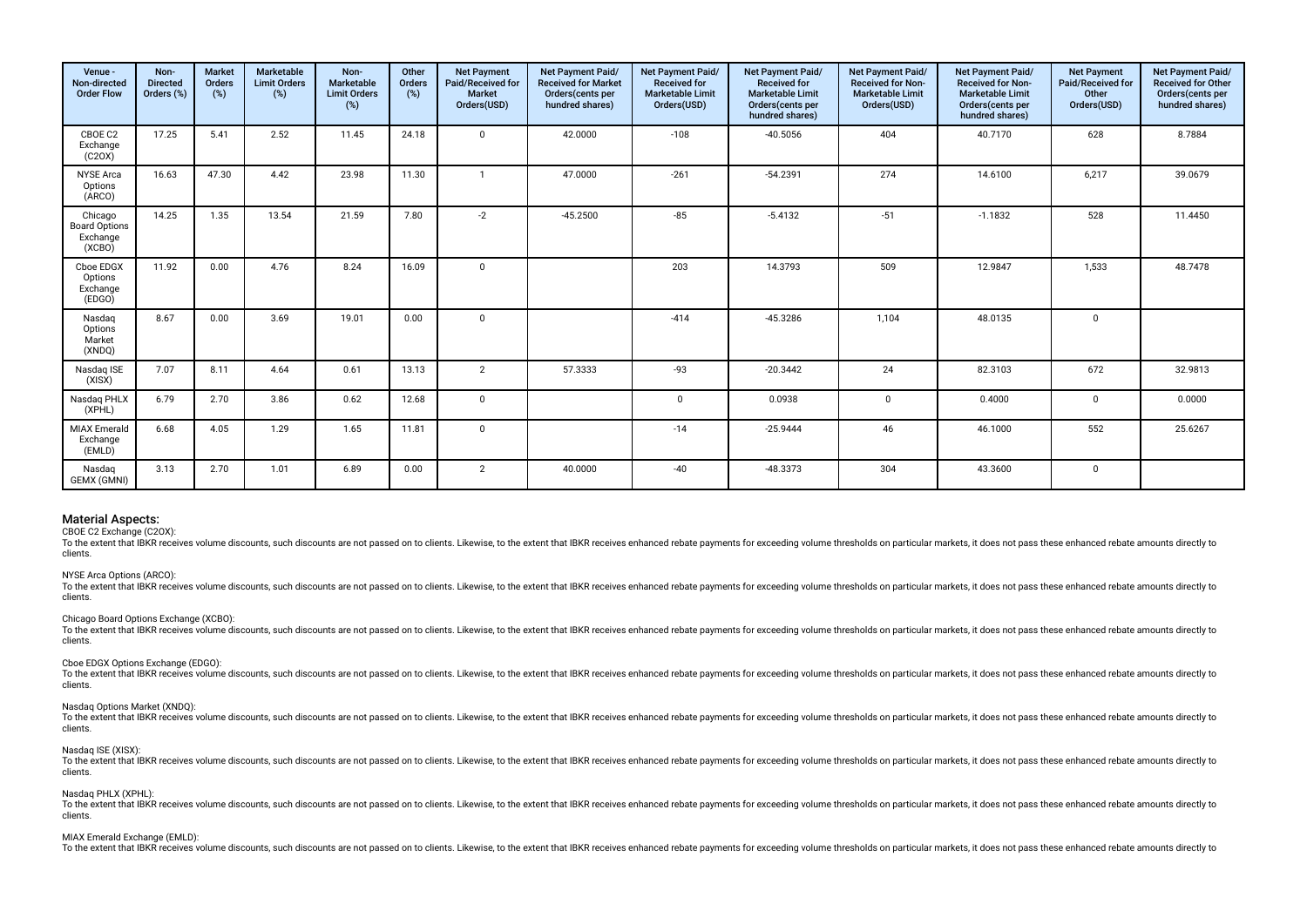## Nasdaq GEMX (GMNI):

To the extent that IBKR receives volume discounts, such discounts are not passed on to clients. Likewise, to the extent that IBKR receives enhanced rebate payments for exceeding volume thresholds on particular markets, it clients.

# February 2022

## S&P 500 Stocks

## Summary

| <b>Non-Directed Orders</b><br>as % of All Orders | Market Orders as % of<br><b>Non-Directed Orders</b> | <b>Marketable Limit</b><br>Orders as % of Non-<br><b>Directed Orders</b> | Non-Marketable Limit<br>Orders as % of Non-<br><b>Directed Orders</b> | Other Orders as % of<br><b>Non-Directed Orders</b> |
|--------------------------------------------------|-----------------------------------------------------|--------------------------------------------------------------------------|-----------------------------------------------------------------------|----------------------------------------------------|
| 99.91                                            | 0.01                                                | 25.58                                                                    | 73.69                                                                 | 0.72                                               |

## Venues

| Venue -<br>Non-directed<br><b>Order Flow</b> | Non-<br><b>Directed</b><br>Orders (%) | <b>Market</b><br><b>Orders</b><br>(%) | Marketable<br><b>Limit Orders</b><br>(%) | Non-<br><b>Marketable</b><br><b>Limit Orders</b><br>(%) | Other<br>Orders<br>(%) | <b>Net Payment</b><br>Paid/Received for<br>Market<br>Orders(USD) | Net Payment Paid/<br><b>Received for Market</b><br>Orders (cents per<br>hundred shares) | Net Payment Paid/<br><b>Received for</b><br><b>Marketable Limit</b><br>Orders(USD) | Net Payment Paid/<br><b>Received for</b><br><b>Marketable Limit</b><br>Orders(cents per<br>hundred shares) | Net Payment Paid/<br><b>Received for Non-</b><br><b>Marketable Limit</b><br>Orders(USD) | Net Payment Paid/<br><b>Received for Non-</b><br><b>Marketable Limit</b><br>Orders(cents per<br>hundred shares) | <b>Net Payment</b><br>Paid/Received for<br>Other<br>Orders(USD) | Net Payment Paid/<br><b>Received for Other</b><br>Orders (cents per<br>hundred shares) |
|----------------------------------------------|---------------------------------------|---------------------------------------|------------------------------------------|---------------------------------------------------------|------------------------|------------------------------------------------------------------|-----------------------------------------------------------------------------------------|------------------------------------------------------------------------------------|------------------------------------------------------------------------------------------------------------|-----------------------------------------------------------------------------------------|-----------------------------------------------------------------------------------------------------------------|-----------------------------------------------------------------|----------------------------------------------------------------------------------------|
| Nasdaq<br><b>Stock Market</b><br>(XNAS)      | 43.13                                 | 100.00                                | 41.06                                    | 43.83                                                   | 44.86                  | -0                                                               | $-15.0000$                                                                              | $-31$                                                                              | $-24.4848$                                                                                                 | 239                                                                                     | 26.5801                                                                                                         |                                                                 | $-5.0444$                                                                              |
| <b>CBOE EDGX</b><br>Exchange<br>(EDGX)       | 21.66                                 | 0.00                                  | 0.66                                     | 29.16                                                   | 0.00                   |                                                                  |                                                                                         | -5                                                                                 | $-21.2742$                                                                                                 |                                                                                         | 24.4119                                                                                                         |                                                                 |                                                                                        |
| New York<br>Stock<br>Exchange<br>(XNYS)      | 12.49                                 | 0.00                                  | 0.69                                     | 16.17                                                   | 55.14                  | $\Omega$                                                         |                                                                                         |                                                                                    | $-14.5627$                                                                                                 | 39                                                                                      | 16.8656                                                                                                         | $-3$                                                            | $-9.0961$                                                                              |
| <b>IBKR ATS</b><br>(IATS)                    | 6.50                                  | 0.00                                  | 24.99                                    | 0.15                                                    | 0.00                   | $\Omega$                                                         |                                                                                         |                                                                                    | 0.0000                                                                                                     |                                                                                         | 0.0000                                                                                                          | $\Omega$                                                        |                                                                                        |
| <b>NYSE Arca</b><br>(ARCX)                   | 4.09                                  | 0.00                                  | 2.74                                     | 4.60                                                    | 0.00                   | $\Omega$                                                         |                                                                                         | $-23$                                                                              | $-29.9710$                                                                                                 | $\overline{2}$                                                                          | 21.9408                                                                                                         | $\Omega$                                                        |                                                                                        |
| IEX (IEXG)                                   | 2.77                                  | 0.00                                  | 3.06                                     | 2.70                                                    | 0.00                   | $\Omega$                                                         |                                                                                         | -3                                                                                 | $-7.0196$                                                                                                  | $-2$                                                                                    | $-8.9116$                                                                                                       | $\Omega$                                                        |                                                                                        |

#### Material Aspects:

Nasdaq Stock Market (XNAS):

To the extent that IBKR receives volume discounts, such discounts are not passed on to clients. Likewise, to the extent that IBKR receives enhanced rebate payments for exceeding volume thresholds on particular markets, it clients.

#### CBOE EDGX Exchange (EDGX):

To the extent that IBKR receives volume discounts, such discounts are not passed on to clients. Likewise, to the extent that IBKR receives enhanced rebate payments for exceeding volume thresholds on particular markets, it clients.

#### New York Stock Exchange (XNYS):

To the extent that IBKR receives volume discounts, such discounts are not passed on to clients. Likewise, to the extent that IBKR receives enhanced rebate payments for exceeding volume thresholds on particular markets, it clients.

#### IBKR ATS (IATS):

IBKR operates the IBKR ATS in accordance with SEC Regulation ATS. IBKR uses the IBKR ATS to execute IBKR client orders against each other or against one or more professional liquidity providers who quote into the IBKR ATS. exchange fees, and may offer Price Improvement. Statistical information regarding the quality of executions for orders effected through the IBKR ATS (e.g., average execution speed, percentage of orders receiving Price Impr ibkr.com/regulatoryreports.

#### NYSE Arca (ARCX):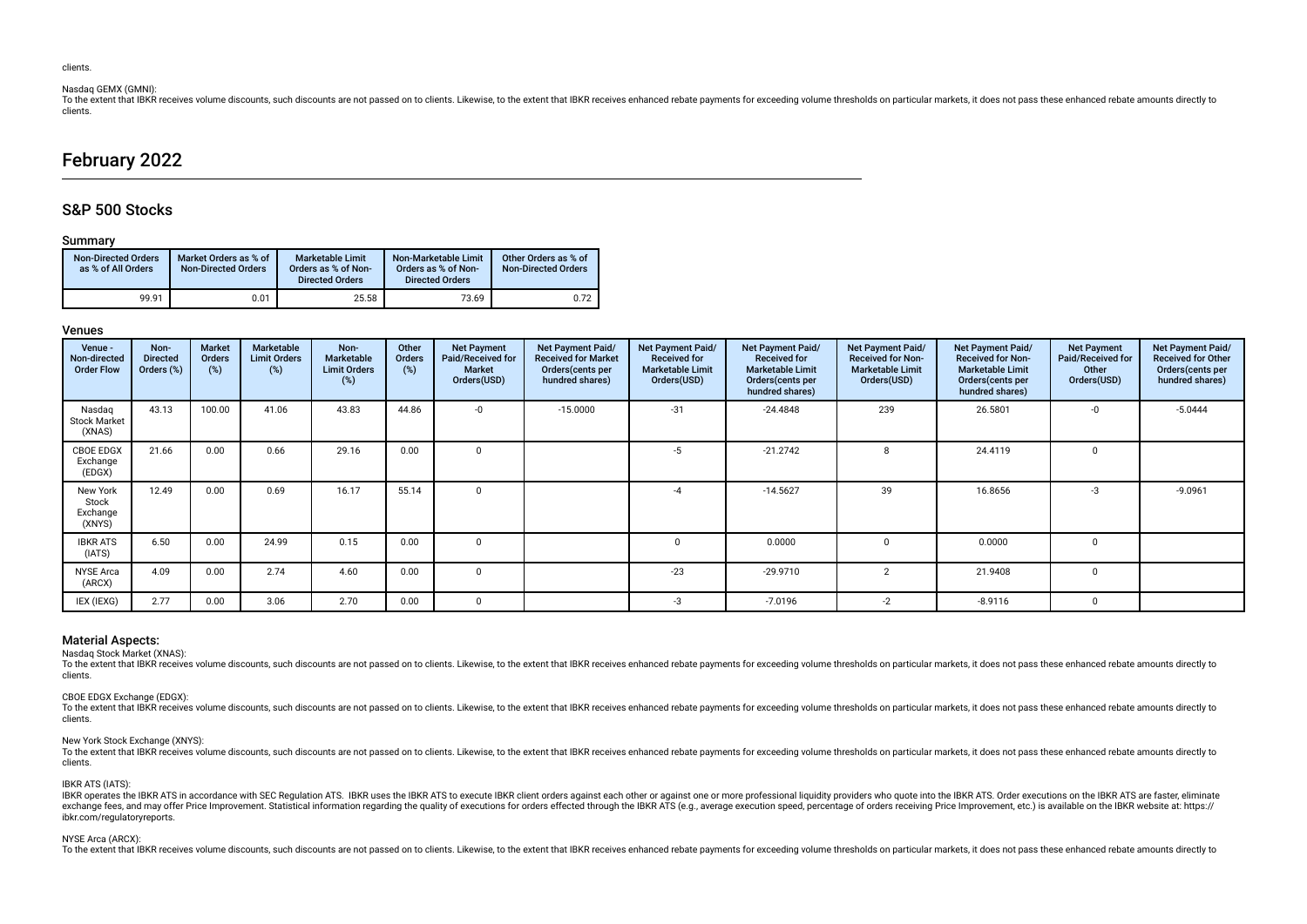# February 2022

## Non-S&P 500 Stocks

## Summary

| <b>Non-Directed Orders</b><br>as % of All Orders | Market Orders as % of<br><b>Non-Directed Orders</b> | <b>Marketable Limit</b><br>Orders as % of Non-<br><b>Directed Orders</b> | Non-Marketable Limit<br>Orders as % of Non-<br><b>Directed Orders</b> | Other Orders as % of<br><b>Non-Directed Orders</b> |
|--------------------------------------------------|-----------------------------------------------------|--------------------------------------------------------------------------|-----------------------------------------------------------------------|----------------------------------------------------|
| 99.98                                            | 0.00                                                | 22.03                                                                    | 77.25                                                                 | 0.72                                               |

## Venues

| Venue -<br>Non-directed<br><b>Order Flow</b>      | Non-<br><b>Directed</b><br>Orders (%) | <b>Market</b><br>Orders<br>(%) | Marketable<br><b>Limit Orders</b><br>(%) | Non-<br>Marketable<br><b>Limit Orders</b><br>$(\%)$ | Other<br>Orders<br>$(\%)$ | <b>Net Payment</b><br>Paid/Received for<br><b>Market</b><br>Orders(USD) | Net Payment Paid/<br><b>Received for Market</b><br>Orders(cents per<br>hundred shares) | Net Payment Paid/<br><b>Received for</b><br><b>Marketable Limit</b><br>Orders(USD) | Net Payment Paid/<br><b>Received for</b><br><b>Marketable Limit</b><br>Orders(cents per<br>hundred shares) | Net Payment Paid/<br><b>Received for Non-</b><br><b>Marketable Limit</b><br>Orders(USD) | Net Payment Paid/<br><b>Received for Non-</b><br><b>Marketable Limit</b><br>Orders(cents per<br>hundred shares) | <b>Net Payment</b><br>Paid/Received for<br>Other<br>Orders(USD) | Net Payment Paid/<br><b>Received for Other</b><br>Orders(cents per<br>hundred shares) |
|---------------------------------------------------|---------------------------------------|--------------------------------|------------------------------------------|-----------------------------------------------------|---------------------------|-------------------------------------------------------------------------|----------------------------------------------------------------------------------------|------------------------------------------------------------------------------------|------------------------------------------------------------------------------------------------------------|-----------------------------------------------------------------------------------------|-----------------------------------------------------------------------------------------------------------------|-----------------------------------------------------------------|---------------------------------------------------------------------------------------|
| Nasdag<br><b>Stock Market</b><br>(XNAS)           | 29.52                                 | 100.00                         | 6.59                                     | 35.86                                               | 49.80                     | $\mathbf 0$                                                             |                                                                                        | $-316$                                                                             | $-28.6172$                                                                                                 | 1,070                                                                                   | 23.2353                                                                                                         | $-16$                                                           | $-8.7647$                                                                             |
| <b>CBOE EDGX</b><br>Exchange<br>(EDGX)            | 18.38                                 | 0.00                           | 1.70                                     | 23.30                                               | 0.41                      | $\mathbf 0$                                                             |                                                                                        | $-117$                                                                             | $-27.2703$                                                                                                 | 96                                                                                      | 19.2900                                                                                                         | -0                                                              | $-30.0000$                                                                            |
| New York<br>Stock<br>Exchange<br>(XNYS)           | 12.64                                 | 0.00                           | 1.19                                     | 15.70                                               | 34.69                     | $\mathbf 0$                                                             |                                                                                        | $-30$                                                                              | $-19.3574$                                                                                                 | 175                                                                                     | 17.0376                                                                                                         | $-2$                                                            | $-3.6759$                                                                             |
| <b>NYSE</b> Arca<br>(ARCX)                        | 11.85                                 | 0.00                           | 4.54                                     | 13.95                                               | 10.20                     | $\mathbf 0$                                                             |                                                                                        | $-297$                                                                             | $-26.6936$                                                                                                 | 517                                                                                     | 23.1972                                                                                                         | -3                                                              | $-12.6659$                                                                            |
| <b>IBKR ATS</b><br>(IATS)                         | 6.54                                  | 0.00                           | 29.00                                    | 0.20                                                | 0.00                      | $\mathbf 0$                                                             |                                                                                        | $\Omega$                                                                           | 0.0000                                                                                                     | $\mathbf 0$                                                                             | 0.0000                                                                                                          | $\mathbf 0$                                                     |                                                                                       |
| IEX (IEXG)                                        | 3.50                                  | 0.00                           | 5.64                                     | 2.92                                                | 0.00                      | $\mathbf 0$                                                             |                                                                                        | $-14$                                                                              | $-7.0911$                                                                                                  | $-5$                                                                                    | $-8.8942$                                                                                                       | $\mathbf 0$                                                     |                                                                                       |
| <b>CBOE BYX</b><br>Exchange<br>(BATY)             | 3.45                                  | 0.00                           | 1.92                                     | 3.92                                                | 0.41                      | $\mathbf 0$                                                             |                                                                                        | 5                                                                                  | 1.8774                                                                                                     | -0                                                                                      | $-0.1349$                                                                                                       | $\mathbf 0$                                                     |                                                                                       |
| <b>HRT</b><br>Execution<br>Services LLC<br>(HRTX) | 1.92                                  | 0.00                           | 8.73                                     | 0.00                                                | 0.00                      | $\mathbf 0$                                                             |                                                                                        | $\Omega$                                                                           | 0.0000                                                                                                     | $\mathbf 0$                                                                             |                                                                                                                 | $\mathbf 0$                                                     |                                                                                       |
| <b>UBS ATS</b><br>(UBSA)                          | 1.37                                  | 0.00                           | 6.20                                     | 0.00                                                | 0.00                      | $\mathbf 0$                                                             |                                                                                        | $\Omega$                                                                           | 0.0000                                                                                                     | $\mathbf 0$                                                                             |                                                                                                                 | $\mathbf 0$                                                     |                                                                                       |
| <b>CBOE EDGA</b><br>Exchange<br>(EDGA)            | 1.26                                  | 0.00                           | 5.38                                     | 0.09                                                | 0.00                      | $\mathbf 0$                                                             |                                                                                        | 66                                                                                 | 16.9876                                                                                                    | $-2$                                                                                    | $-19.1959$                                                                                                      | $\mathbf 0$                                                     |                                                                                       |

 $\frac{1}{2}$ 

## Material Aspects:

Nasdaq Stock Market (XNAS):

To the extent that lBKR receives volume discounts, such discounts are not passed on to clients. Likewise, to the extent that IBKR receives enhanced rebate payments for exceeding volume thresholds on particular markets, it clients.

## CBOE EDGX Exchange (EDGX):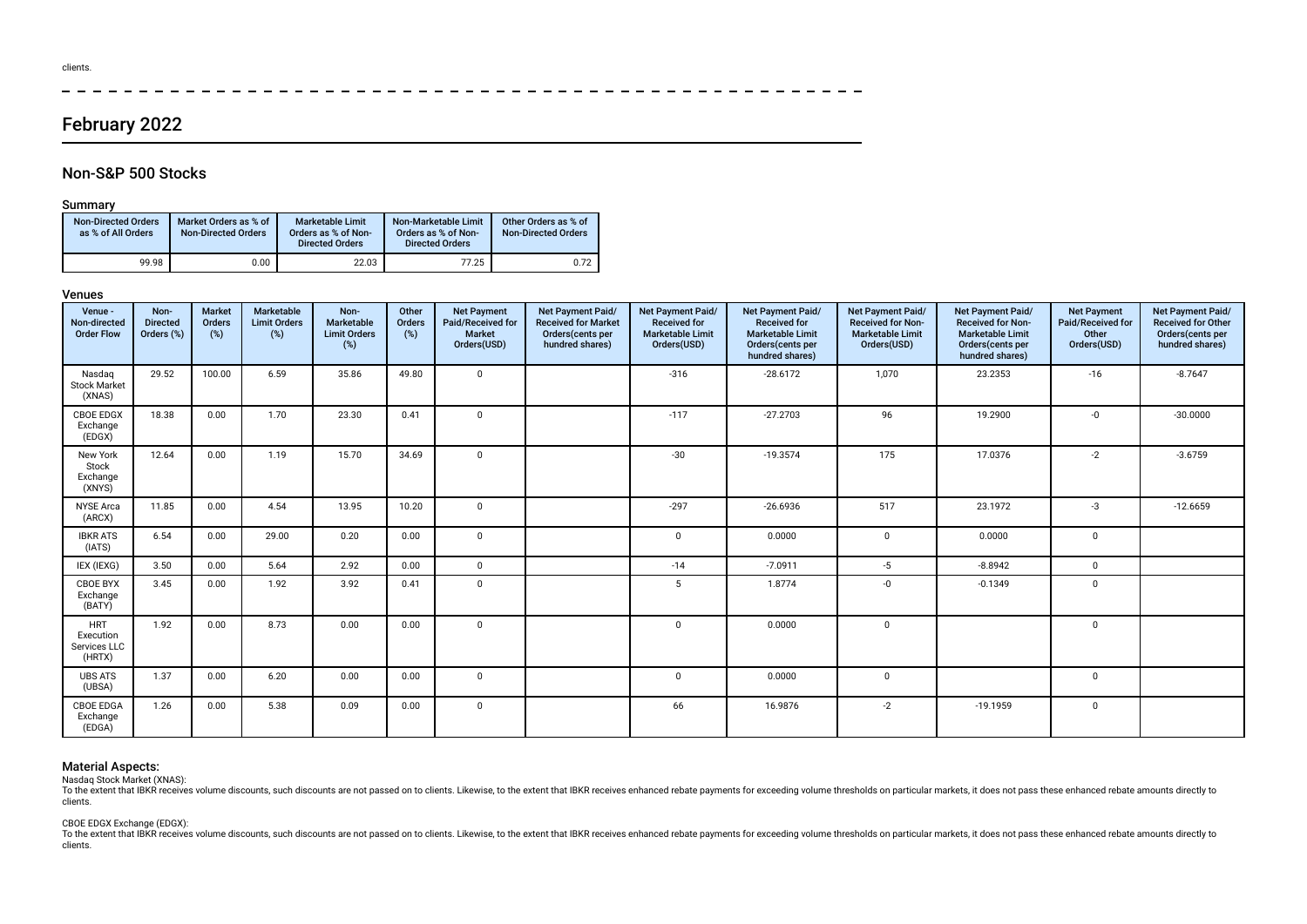#### New York Stock Exchange (XNYS):

To the extent that IBKR receives volume discounts, such discounts are not passed on to clients. Likewise, to the extent that IBKR receives enhanced rebate payments for exceeding volume thresholds on particular markets, it clients.

#### NYSE Arca (ARCX):

To the extent that IBKR receives volume discounts, such discounts are not passed on to clients. Likewise, to the extent that IBKR receives enhanced rebate payments for exceeding volume thresholds on particular markets, it clients.

## IBKR ATS (IATS):

IBKR operates the IBKR ATS in accordance with SEC Regulation ATS. IBKR uses the IBKR ATS to execute IBKR client orders against each other or against one or more professional liquidity providers who quote into the IBKR ATS. ibkr.com/regulatoryreports.

## CBOE BYX Exchange (BATY):

To the extent that JBKR receives volume discounts, such discounts are not passed on to clients. Likewise, to the extent that IBKR receives enhanced rebate payments for exceeding volume thresholds on particular markets, it clients.

## CBOE EDGA Exchange (EDGA):

To the extent that IBKR receives volume discounts, such discounts are not passed on to clients. Likewise, to the extent that IBKR receives enhanced rebate payments for exceeding volume thresholds on particular markets, it clients.

 $=$   $\frac{1}{2}$ 

# February 2022

## **Options**

## Summary

| <b>Non-Directed Orders</b><br>as % of All Orders | Market Orders as % of<br><b>Non-Directed Orders</b> | <b>Marketable Limit</b><br>Orders as % of Non-<br><b>Directed Orders</b> | Non-Marketable Limit<br>Orders as % of Non-<br><b>Directed Orders</b> | Other Orders as % of<br><b>Non-Directed Orders</b> |
|--------------------------------------------------|-----------------------------------------------------|--------------------------------------------------------------------------|-----------------------------------------------------------------------|----------------------------------------------------|
| 99.98                                            | 0.15                                                | 6.38                                                                     | 38.25                                                                 | 55.21                                              |

| Venue -<br>Non-directed<br><b>Order Flow</b>          | Non-<br><b>Directed</b><br>Orders (%) | <b>Market</b><br>Orders<br>$(\%)$ | Marketable<br><b>Limit Orders</b><br>$(\%)$ | Non-<br>Marketable<br><b>Limit Orders</b><br>(%) | Other<br>Orders<br>(%) | <b>Net Payment</b><br>Paid/Received for<br><b>Market</b><br>Orders(USD) | Net Payment Paid/<br><b>Received for Market</b><br>Orders (cents per<br>hundred shares) | Net Payment Paid/<br><b>Received for</b><br><b>Marketable Limit</b><br>Orders(USD) | Net Payment Paid/<br><b>Received for</b><br><b>Marketable Limit</b><br>Orders(cents per<br>hundred shares) | Net Payment Paid/<br><b>Received for Non-</b><br><b>Marketable Limit</b><br>Orders(USD) | Net Payment Paid/<br><b>Received for Non-</b><br><b>Marketable Limit</b><br>Orders (cents per<br>hundred shares) | <b>Net Payment</b><br>Paid/Received for<br>Other<br>Orders(USD) | Net Payment Paid/<br><b>Received for Other</b><br>Orders (cents per<br>hundred shares) |
|-------------------------------------------------------|---------------------------------------|-----------------------------------|---------------------------------------------|--------------------------------------------------|------------------------|-------------------------------------------------------------------------|-----------------------------------------------------------------------------------------|------------------------------------------------------------------------------------|------------------------------------------------------------------------------------------------------------|-----------------------------------------------------------------------------------------|------------------------------------------------------------------------------------------------------------------|-----------------------------------------------------------------|----------------------------------------------------------------------------------------|
| <b>NYSE</b> Arca<br>Options<br>(ARCO)                 | 21.20                                 | 46.81                             | 4.33                                        | 36.78                                            | 12.28                  | $\mathbf 0$                                                             | 6.7143                                                                                  | $-235$                                                                             | $-53.6849$                                                                                                 | 1,550                                                                                   | 45.1415                                                                                                          | 6,418                                                           | 39.0570                                                                                |
| CBOE C2<br>Exchange<br>(C20X)                         | 18.01                                 | 2.13                              | 2.68                                        | 8.76                                             | 26.24                  | $\mathbf 0$                                                             |                                                                                         | $-298$                                                                             | $-41.4333$                                                                                                 | 311                                                                                     | 36.3002                                                                                                          | 587                                                             | 10.8258                                                                                |
| Cboe EDGX<br>Options<br>Exchange<br>(EDGO)            | 12.81                                 | 0.00                              | 4.13                                        | 6.71                                             | 18.07                  | $\mathbf 0$                                                             |                                                                                         | 136                                                                                | 13.5254                                                                                                    | 316                                                                                     | 13.0000                                                                                                          | 1,486                                                           | 48.6166                                                                                |
| Chicago<br><b>Board Options</b><br>Exchange<br>(XCBO) | 11.45                                 | 0.00                              | 9.55                                        | 20.25                                            | 5.61                   | $\mathbf 0$                                                             |                                                                                         | $-149$                                                                             | $-12.6871$                                                                                                 | $-128$                                                                                  | $-4.7181$                                                                                                        | 110                                                             | 2.2406                                                                                 |
| <b>MIAX Emerald</b><br>Exchange<br>(EMLD)             | 8.31                                  | 4.26                              | 1.29                                        | 1.14                                             | 14.10                  | $\mathbf 0$                                                             |                                                                                         | $-72$                                                                              | $-41.0971$                                                                                                 | 50                                                                                      | 53.0000                                                                                                          | 864                                                             | 25.1484                                                                                |
| Nasdaq ISE<br>(XISX)                                  | 6.72                                  | 38.30                             | 3.72                                        | 0.86                                             | 11.04                  | -0                                                                      | $-5.0000$                                                                               | 21                                                                                 | 4.2119                                                                                                     | 20                                                                                      | 86.0000                                                                                                          | 517                                                             | 32.9974                                                                                |
| Nasdaq                                                | 6.37                                  | 0.00                              | 19.97                                       | 13.33                                            | 0.00                   | 0                                                                       |                                                                                         | $-416$                                                                             | $-49.5757$                                                                                                 | 537                                                                                     | 52.1757                                                                                                          | $\mathbf{0}$                                                    |                                                                                        |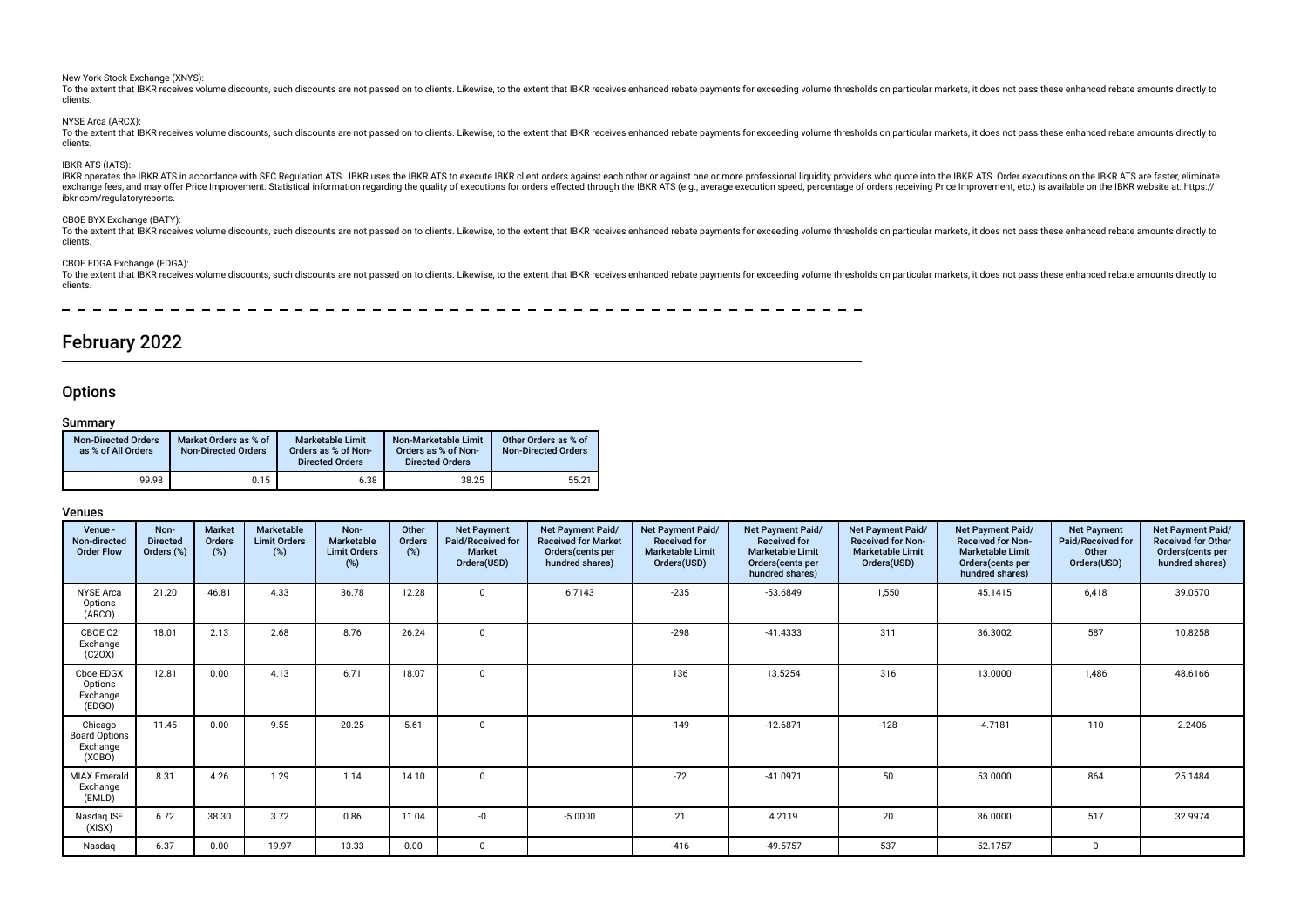| Venue -<br>Non-directed<br><b>Order Flow</b> | Non-<br><b>Directed</b><br>Orders (%) | <b>Market</b><br><b>Orders</b><br>(%) | Marketable<br><b>Limit Orders</b><br>(%) | Non-<br>Marketable<br><b>Limit Orders</b><br>(%) | Other<br>Orders<br>(%) | <b>Net Payment</b><br>Paid/Received for<br><b>Market</b><br>Orders(USD) | Net Payment Paid/<br><b>Received for Market</b><br>Orders(cents per<br>hundred shares) | <b>Net Payment Paid/</b><br><b>Received for</b><br><b>Marketable Limit</b><br>Orders(USD) | Net Payment Paid/<br><b>Received for</b><br><b>Marketable Limit</b><br>Orders (cents per<br>hundred shares) | <b>Net Payment Paid/</b><br><b>Received for Non-</b><br><b>Marketable Limit</b><br>Orders(USD) | Net Payment Paid/<br><b>Received for Non-</b><br><b>Marketable Limit</b><br>Orders(cents per<br>hundred shares) | <b>Net Payment</b><br>Paid/Received for<br>Other<br>Orders(USD) | <b>Net Payment Paid/</b><br><b>Received for Other</b><br>Orders (cents per<br>hundred shares) |
|----------------------------------------------|---------------------------------------|---------------------------------------|------------------------------------------|--------------------------------------------------|------------------------|-------------------------------------------------------------------------|----------------------------------------------------------------------------------------|-------------------------------------------------------------------------------------------|-------------------------------------------------------------------------------------------------------------|------------------------------------------------------------------------------------------------|-----------------------------------------------------------------------------------------------------------------|-----------------------------------------------------------------|-----------------------------------------------------------------------------------------------|
| Options<br>Market<br>(XNDQ)                  |                                       |                                       |                                          |                                                  |                        |                                                                         |                                                                                        |                                                                                           |                                                                                                             |                                                                                                |                                                                                                                 |                                                                 |                                                                                               |
| Nasdag PHLX<br>(XPHL)                        | 6.26                                  | 0.00                                  | 3.46                                     | 0.70                                             | 10.45                  |                                                                         |                                                                                        | $-22$                                                                                     | $-1.6521$                                                                                                   |                                                                                                | 0.0000                                                                                                          |                                                                 | 0.0000                                                                                        |

NYSE Arca Options (ARCO):

To the extent that IBKR receives volume discounts, such discounts are not passed on to clients. Likewise, to the extent that IBKR receives enhanced rebate payments for exceeding volume thresholds on particular markets, it clients.

CBOE C2 Exchange (C2OX):

To the extent that IBKR receives volume discounts, such discounts are not passed on to clients. Likewise, to the extent that IBKR receives enhanced rebate payments for exceeding volume thresholds on particular markets, it clients.

Cboe EDGX Options Exchange (EDGO):

To the extent that IBKR receives volume discounts, such discounts are not passed on to clients. Likewise, to the extent that IBKR receives enhanced rebate payments for exceeding volume thresholds on particular markets, it clients.

### Chicago Board Options Exchange (XCBO):

To the extent that IBKR receives volume discounts, such discounts are not passed on to clients. Likewise, to the extent that IBKR receives enhanced rebate payments for exceeding volume thresholds on particular markets, it clients.

#### MIAX Emerald Exchange (EMLD):

To the extent that IBKR receives volume discounts, such discounts are not passed on to clients. Likewise, to the extent that IBKR receives enhanced rebate payments for exceeding volume thresholds on particular markets, it clients.

## Nasdaq ISE (XISX):

To the extent that IBKR receives volume discounts, such discounts are not passed on to clients. Likewise, to the extent that IBKR receives enhanced rebate payments for exceeding volume thresholds on particular markets, it clients.

## Nasdaq Options Market (XNDQ):

To the extent that IBKR receives volume discounts, such discounts are not passed on to clients. Likewise, to the extent that IBKR receives enhanced rebate payments for exceeding volume thresholds on particular markets, it clients.

Nasdaq PHLX (XPHL):

To the extent that IBKR receives volume discounts, such discounts are not passed on to clients. Likewise, to the extent that IBKR receives enhanced rebate payments for exceeding volume thresholds on particular markets, it clients.

# March 2022

## S&P 500 Stocks

#### Summary

| <b>Non-Directed Orders</b><br>as % of All Orders | Market Orders as % of<br><b>Non-Directed Orders</b> | <b>Marketable Limit</b><br>Orders as % of Non-<br><b>Directed Orders</b> | Non-Marketable Limit<br>Orders as % of Non-<br><b>Directed Orders</b> | Other Orders as % of<br><b>Non-Directed Orders</b> |
|--------------------------------------------------|-----------------------------------------------------|--------------------------------------------------------------------------|-----------------------------------------------------------------------|----------------------------------------------------|
| 100.00                                           | 0.01                                                | 16.24                                                                    | 83.04                                                                 | $0.7^*$                                            |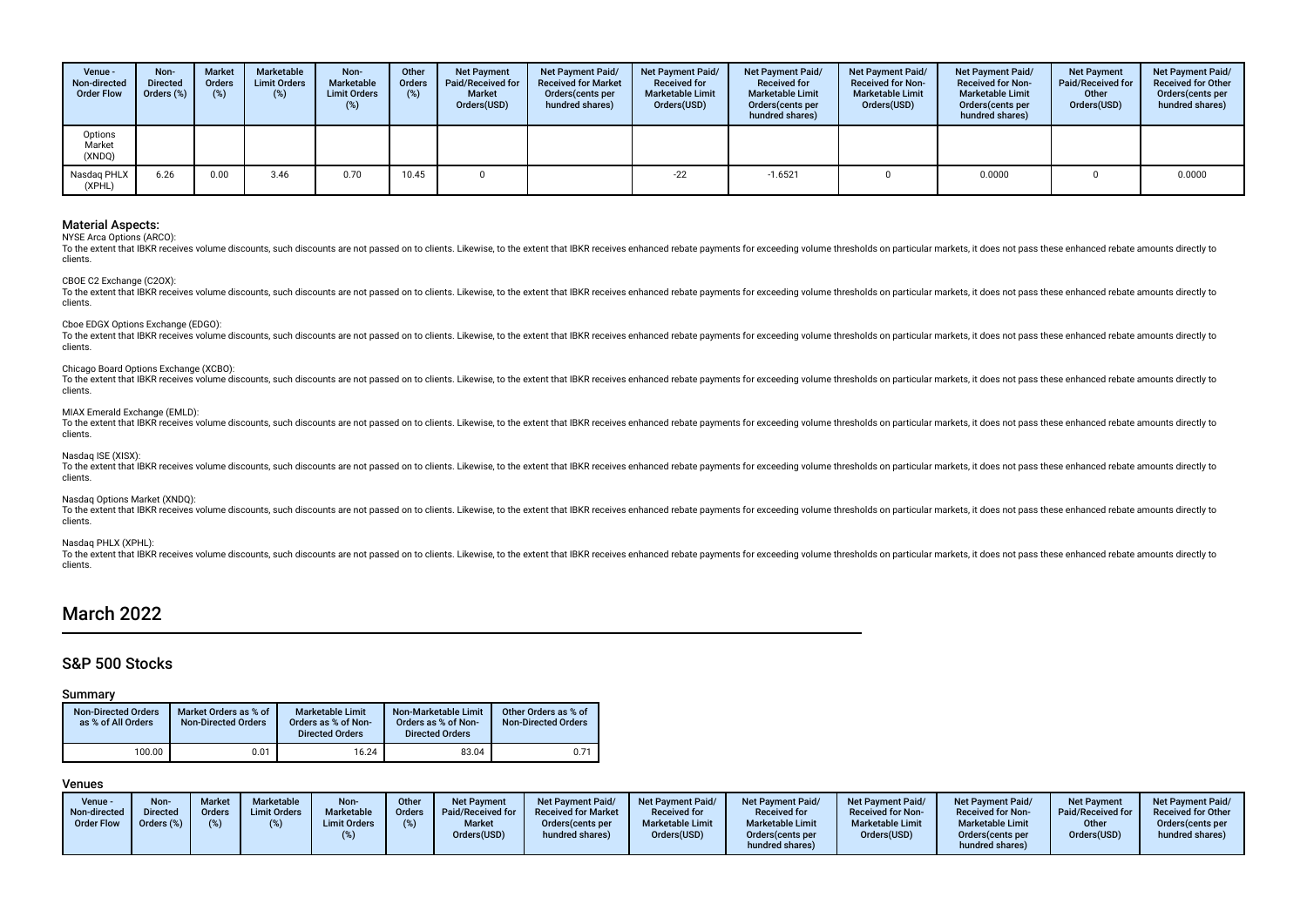| Venue -<br>Non-directed<br><b>Order Flow</b> | Non-<br><b>Directed</b><br>Orders (%) | Market<br>Orders<br>(%) | Marketable<br><b>Limit Orders</b><br>(%) | Non-<br>Marketable<br><b>Limit Orders</b><br>(%) | Other<br><b>Orders</b><br>(%) | <b>Net Payment</b><br>Paid/Received for<br><b>Market</b><br>Orders(USD) | Net Payment Paid/<br><b>Received for Market</b><br>Orders (cents per<br>hundred shares) | Net Payment Paid/<br><b>Received for</b><br><b>Marketable Limit</b><br>Orders(USD) | Net Payment Paid/<br>Received for<br><b>Marketable Limit</b><br>Orders (cents per<br>hundred shares) | Net Payment Paid/<br><b>Received for Non-</b><br><b>Marketable Limit</b><br>Orders(USD) | Net Payment Paid/<br><b>Received for Non-</b><br><b>Marketable Limit</b><br>Orders(cents per<br>hundred shares) | <b>Net Payment</b><br>Paid/Received for<br>Other<br>Orders(USD) | Net Payment Paid/<br>Received for Other<br>Orders(cents per<br>hundred shares) |
|----------------------------------------------|---------------------------------------|-------------------------|------------------------------------------|--------------------------------------------------|-------------------------------|-------------------------------------------------------------------------|-----------------------------------------------------------------------------------------|------------------------------------------------------------------------------------|------------------------------------------------------------------------------------------------------|-----------------------------------------------------------------------------------------|-----------------------------------------------------------------------------------------------------------------|-----------------------------------------------------------------|--------------------------------------------------------------------------------|
| Nasdag<br><b>Stock Market</b><br>(XNAS)      | 34.67                                 | 100.00                  | 5.82                                     | 40.36                                            | 28.12                         | $\mathbf{0}$                                                            | 0.0000                                                                                  | $-39$                                                                              | $-28.8894$                                                                                           | 216                                                                                     | 23.4529                                                                                                         | -0                                                              | $-4.9793$                                                                      |
| <b>CBOE EDGX</b><br>Exchange<br>(EDGX)       | 26.41                                 | 0.00                    | 0.95                                     | 31.62                                            | 0.00                          | $\Omega$                                                                |                                                                                         | $-2$                                                                               | $-30.0000$                                                                                           | 10                                                                                      | 23.0884                                                                                                         | $\Omega$                                                        |                                                                                |
| New York<br>Stock<br>Exchange<br>(XNYS)      | 17.84                                 | 0.00                    | 2.09                                     | 20.46                                            | 71.88                         | $\Omega$                                                                |                                                                                         | $-3$                                                                               | $-18.2569$                                                                                           | 71                                                                                      | 18.5629                                                                                                         | $-0$                                                            | $-4.8081$                                                                      |
| <b>IBKR ATS</b><br>(IATS)                    | 7.74                                  | 0.00                    | 46.48                                    | 0.23                                             | 0.00                          | $\Omega$                                                                |                                                                                         |                                                                                    | 0.0000                                                                                               | $\Omega$                                                                                | 0.0000                                                                                                          | $\Omega$                                                        |                                                                                |
| IEX (IEXG)                                   | 2.85                                  | 0.00                    | 4.77                                     | 2.50                                             | 0.00                          | $\Omega$                                                                |                                                                                         | $-3$                                                                               | $-7.5267$                                                                                            |                                                                                         | $-8.5645$                                                                                                       | $\Omega$                                                        |                                                                                |
| CBOE BYX<br>Exchange<br>(BATY)               | 2.70                                  | 0.00                    | 1.36                                     | 2.99                                             | 0.00                          | $\Omega$                                                                |                                                                                         |                                                                                    | 1.7204                                                                                               | $\Omega$                                                                                | 1.2925                                                                                                          | $\Omega$                                                        |                                                                                |

Nasdaq Stock Market (XNAS):

To the extent that IBKR receives volume discounts, such discounts are not passed on to clients. Likewise, to the extent that IBKR receives enhanced rebate payments for exceeding volume thresholds on particular markets, it clients.

## CBOE EDGX Exchange (EDGX):

To the extent that IBKR receives volume discounts, such discounts are not passed on to clients. Likewise, to the extent that IBKR receives enhanced rebate payments for exceeding volume thresholds on particular markets, it clients.

### New York Stock Exchange (XNYS):

To the extent that IBKR receives volume discounts, such discounts are not passed on to clients. Likewise, to the extent that IBKR receives enhanced rebate payments for exceeding volume thresholds on particular markets, it clients.

#### IBKR ATS (IATS):

IBKR operates the IBKR ATS in accordance with SEC Regulation ATS. IBKR uses the IBKR ATS to execute IBKR client orders against each other or against one or more professional liquidity providers who quote into the IBKR ATS. exchange fees, and may offer Price Improvement, Statistical information regarding the quality of executions for orders effected through the IBKR ATS (e.g., average execution speed, percentage of orders receiving Price Impr ibkr.com/regulatoryreports.

## CBOE BYX Exchange (BATY):

To the extent that JBKR receives volume discounts, such discounts are not passed on to clients. Likewise, to the extent that IBKR receives enhanced rebate payments for exceeding volume thresholds on particular markets, it clients.

# March 2022

## Non-S&P 500 Stocks

Summary

| <b>Non-Directed Orders</b><br>as % of All Orders | Market Orders as % of<br><b>Non-Directed Orders</b> | <b>Marketable Limit</b><br>Orders as % of Non-<br><b>Directed Orders</b> | Non-Marketable Limit<br>Orders as % of Non-<br><b>Directed Orders</b> | Other Orders as % of<br>Non-Directed Orders |
|--------------------------------------------------|-----------------------------------------------------|--------------------------------------------------------------------------|-----------------------------------------------------------------------|---------------------------------------------|
| 99.99                                            | 0.00                                                | 28.27                                                                    | 71.01                                                                 | 0.72                                        |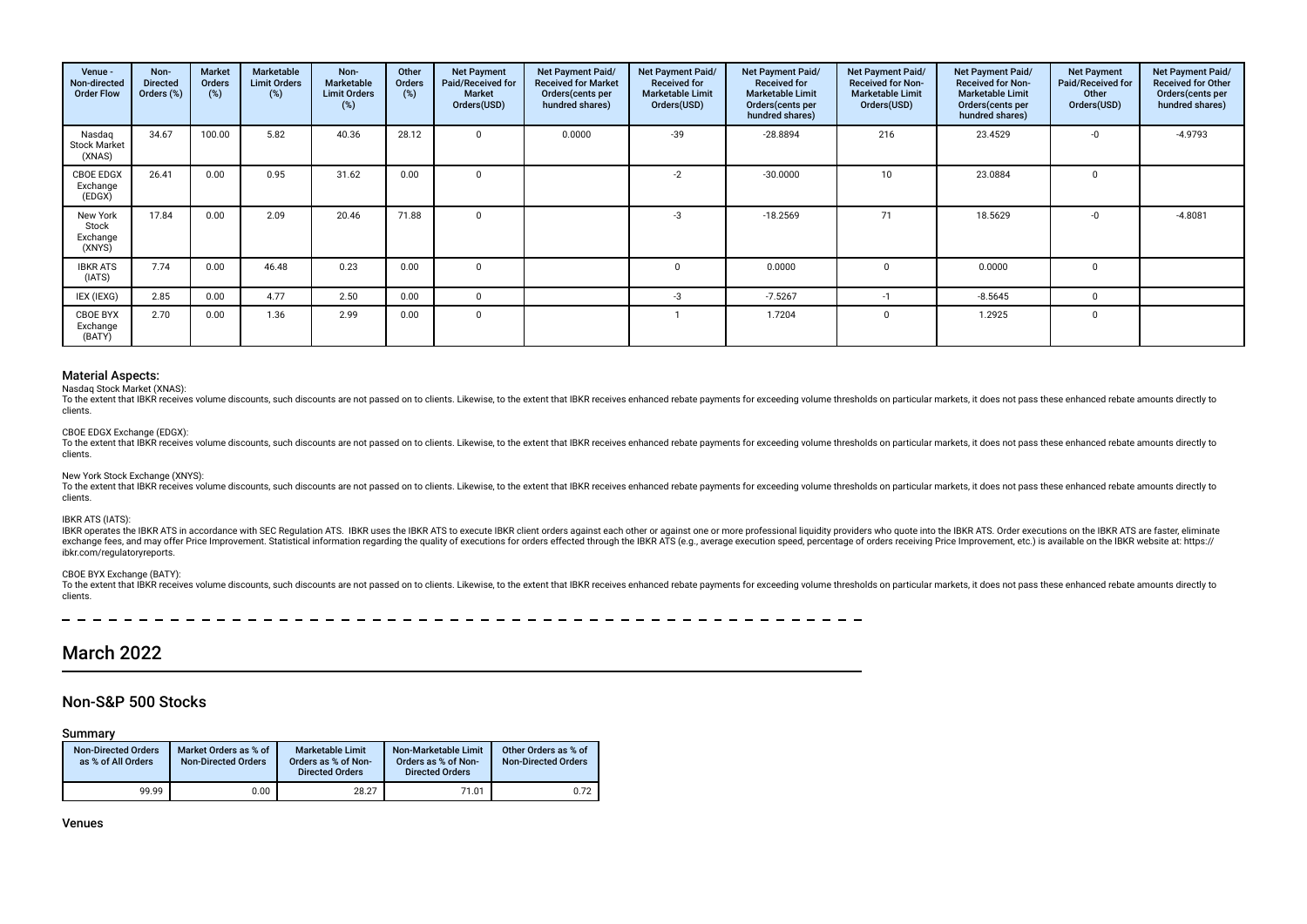| Venue -<br>Non-directed<br><b>Order Flow</b>   | Non-<br><b>Directed</b><br>Orders (%) | <b>Market</b><br>Orders<br>(%) | Marketable<br><b>Limit Orders</b><br>(%) | Non-<br>Marketable<br><b>Limit Orders</b><br>$(\%)$ | Other<br>Orders<br>(%) | <b>Net Payment</b><br>Paid/Received for<br><b>Market</b><br>Orders(USD) | Net Payment Paid/<br><b>Received for Market</b><br>Orders(cents per<br>hundred shares) | Net Payment Paid/<br><b>Received for</b><br><b>Marketable Limit</b><br>Orders(USD) | Net Payment Paid/<br>Received for<br><b>Marketable Limit</b><br>Orders(cents per<br>hundred shares) | Net Payment Paid/<br><b>Received for Non-</b><br><b>Marketable Limit</b><br>Orders(USD) | Net Payment Paid/<br><b>Received for Non-</b><br><b>Marketable Limit</b><br>Orders(cents per<br>hundred shares) | <b>Net Payment</b><br>Paid/Received for<br>Other<br>Orders(USD) | Net Payment Paid/<br>Received for Other<br>Orders(cents per<br>hundred shares) |
|------------------------------------------------|---------------------------------------|--------------------------------|------------------------------------------|-----------------------------------------------------|------------------------|-------------------------------------------------------------------------|----------------------------------------------------------------------------------------|------------------------------------------------------------------------------------|-----------------------------------------------------------------------------------------------------|-----------------------------------------------------------------------------------------|-----------------------------------------------------------------------------------------------------------------|-----------------------------------------------------------------|--------------------------------------------------------------------------------|
| Nasdag Stock<br>Market (XNAS)                  | 24.24                                 |                                | 8.84                                     | 30.14                                               | 47.15                  | $\mathbf 0$                                                             |                                                                                        | $-919$                                                                             | $-22.6636$                                                                                          | 1,230                                                                                   | 18.4410                                                                                                         | $-26$                                                           | $-8.1989$                                                                      |
| <b>CBOE EDGX</b><br>Exchange<br>(EDGX)         | 21.22                                 |                                | 2.00                                     | 29.08                                               | 0.00                   | $\mathbf 0$                                                             |                                                                                        | $-370$                                                                             | $-25.8405$                                                                                          | 138                                                                                     | 12.1795                                                                                                         | $\mathbf 0$                                                     |                                                                                |
| New York Stock<br>Exchange<br>(XNYS)           | 12.28                                 |                                | 1.57                                     | 16.30                                               | 36.39                  | $\mathbf 0$                                                             |                                                                                        | $-117$                                                                             | $-25.9013$                                                                                          | 237                                                                                     | 15.8563                                                                                                         | -9                                                              | $-7.7151$                                                                      |
| NYSE Arca<br>(ARCX)                            | 11.89                                 |                                | 5.29                                     | 14.50                                               | 12.97                  | $\Omega$                                                                |                                                                                        | $-618$                                                                             | $-26.0234$                                                                                          | 1,950                                                                                   | 29.3820                                                                                                         | $-2$                                                            | $-9.4848$                                                                      |
| <b>IBKR ATS (IATS)</b>                         | 8.24                                  |                                | 28.09                                    | 0.42                                                | 0.00                   | $\mathbf 0$                                                             |                                                                                        | $\mathbf 0$                                                                        | 0.0000                                                                                              | $\mathbf 0$                                                                             | 0.0000                                                                                                          | $\mathbf 0$                                                     |                                                                                |
| CBOE BYX<br>Exchange<br>(BATY)                 | 3.21                                  |                                | 2.60                                     | 3.48                                                | 0.00                   | $\mathbf 0$                                                             |                                                                                        | 19                                                                                 | 1.5851                                                                                              | $-0$                                                                                    | $-0.4135$                                                                                                       | $\mathbf 0$                                                     |                                                                                |
| IEX (IEXG)                                     | 3.17                                  |                                | 6.12                                     | 2.02                                                | 0.00                   | $\mathbf 0$                                                             |                                                                                        | $-36$                                                                              | $-6.7292$                                                                                           | $-7$                                                                                    | $-8.0805$                                                                                                       | $\mathbf 0$                                                     |                                                                                |
| <b>HRT</b> Execution<br>Services LLC<br>(HRTX) | 2.15                                  |                                | 7.59                                     | 0.00                                                | 0.00                   | $\mathbf 0$                                                             |                                                                                        | $\mathbf 0$                                                                        | 0.0000                                                                                              | $\mathbf 0$                                                                             |                                                                                                                 | 0                                                               |                                                                                |
| <b>UBS ATS (UBSA)</b>                          | 1.59                                  |                                | 5.61                                     | 0.00                                                | 0.00                   | $\mathbf 0$                                                             |                                                                                        | $\mathbf 0$                                                                        | 0.0000                                                                                              | $\mathbf 0$                                                                             |                                                                                                                 | $\mathbf 0$                                                     |                                                                                |
| Citadel<br>Securities<br>"PRO" (CDRG)          | 1.57                                  |                                | 5.56                                     | 0.00                                                | 0.00                   | $\mathbf 0$                                                             |                                                                                        | $\mathbf 0$                                                                        | 0.0000                                                                                              | $\mathbf 0$                                                                             |                                                                                                                 | $\mathbf 0$                                                     |                                                                                |
| <b>CBOE EDGA</b><br>Exchange<br>(EDGA)         | 1.11                                  |                                | 3.84                                     | 0.04                                                | 0.00                   | $\mathbf{0}$                                                            |                                                                                        | 149                                                                                | 16.5908                                                                                             | $-1$                                                                                    | $-10.0000$                                                                                                      | 0                                                               |                                                                                |

Nasdaq Stock Market (XNAS):

To the extent that IBKR receives volume discounts, such discounts are not passed on to clients. Likewise, to the extent that IBKR receives enhanced rebate payments for exceeding volume thresholds on particular markets, it clients.

#### CBOE EDGX Exchange (EDGX):

To the extent that IBKR receives volume discounts, such discounts are not passed on to clients. Likewise, to the extent that IBKR receives enhanced rebate payments for exceeding volume thresholds on particular markets, it clients.

#### New York Stock Exchange (XNYS):

To the extent that IBKR receives volume discounts, such discounts are not passed on to clients. Likewise, to the extent that IBKR receives enhanced rebate payments for exceeding volume thresholds on particular markets, it clients.

#### NYSE Arca (ARCX):

To the extent that IBKR receives volume discounts, such discounts are not passed on to clients. Likewise, to the extent that IBKR receives enhanced rebate payments for exceeding volume thresholds on particular markets, it clients.

#### IBKR ATS (IATS):

IBKR operates the IBKR ATS in accordance with SEC Regulation ATS. IBKR uses the IBKR ATS to execute IBKR client orders against each other or against one or more professional liguidity providers who quote into the IBKR ATS. exchange fees, and may offer Price Improvement. Statistical information regarding the quality of executions for orders effected through the IBKR ATS (e.g., average execution speed, percentage of orders receiving Price Impr ibkr.com/regulatoryreports.

#### CBOE BYX Exchange (BATY):

To the extent that IBKR receives volume discounts, such discounts are not passed on to clients. Likewise, to the extent that IBKR receives enhanced rebate payments for exceeding volume thresholds on particular markets, it clients.

#### CBOE EDGA Exchange (EDGA):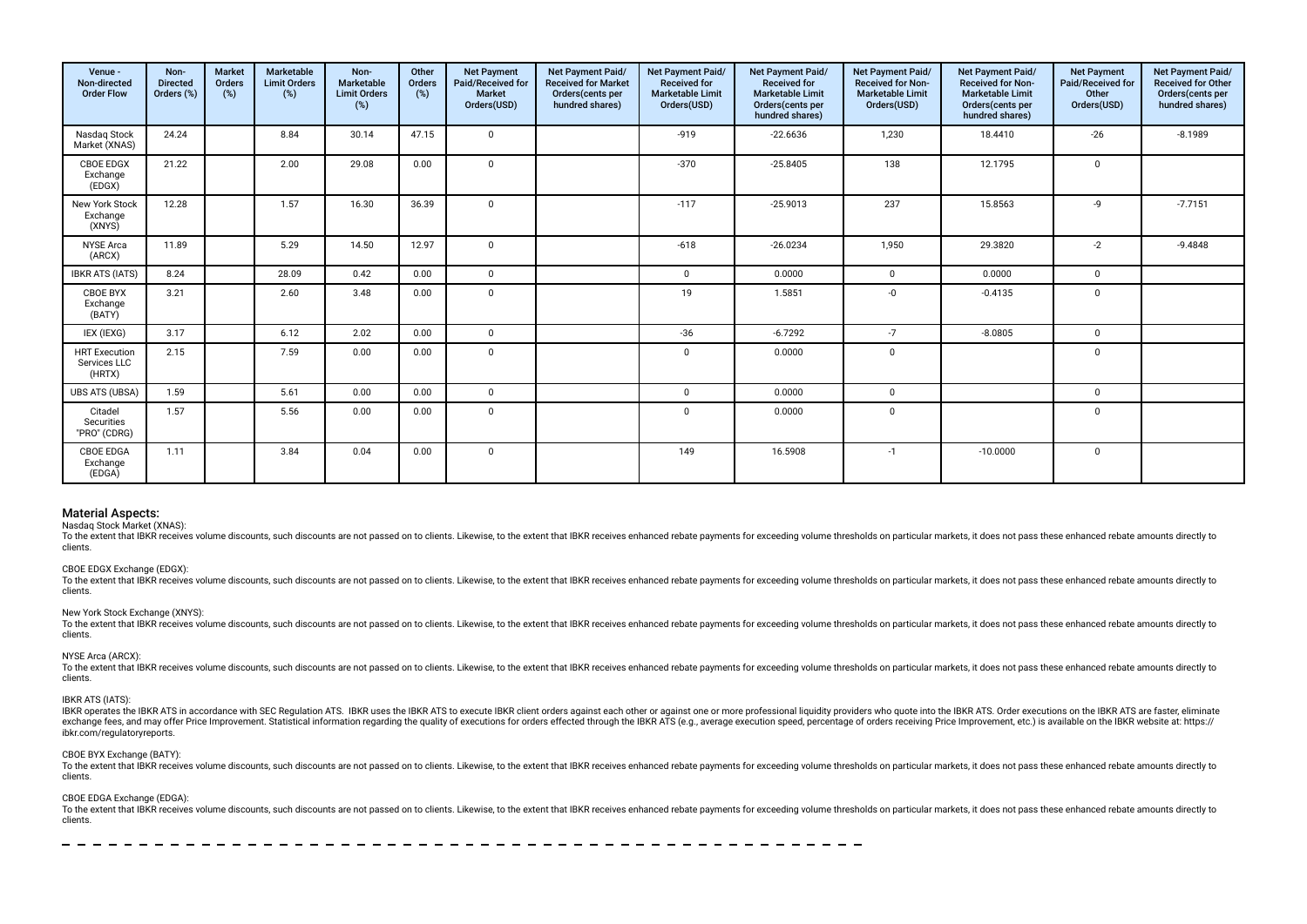# March 2022

# **Options**

## Summary

| <b>Non-Directed Orders</b><br>as % of All Orders | Market Orders as % of<br><b>Non-Directed Orders</b> | <b>Marketable Limit</b><br>Orders as % of Non-<br><b>Directed Orders</b> | Non-Marketable Limit<br>Orders as % of Non-<br><b>Directed Orders</b> | Other Orders as % of<br><b>Non-Directed Orders</b> |
|--------------------------------------------------|-----------------------------------------------------|--------------------------------------------------------------------------|-----------------------------------------------------------------------|----------------------------------------------------|
| 99.85                                            | 0.12                                                | 7.42                                                                     | 47.52                                                                 | 44.94                                              |

## Venues

| Venue -<br>Non-directed<br><b>Order Flow</b>          | Non-<br><b>Directed</b><br>Orders (%) | <b>Market</b><br>Orders<br>$(\%)$ | Marketable<br><b>Limit Orders</b><br>$(\%)$ | Non-<br>Marketable<br><b>Limit Orders</b><br>$(\%)$ | Other<br>Orders<br>(%) | <b>Net Payment</b><br>Paid/Received for<br><b>Market</b><br>Orders(USD) | Net Payment Paid/<br><b>Received for Market</b><br>Orders(cents per<br>hundred shares) | Net Payment Paid/<br><b>Received for</b><br><b>Marketable Limit</b><br>Orders(USD) | Net Payment Paid/<br><b>Received for</b><br><b>Marketable Limit</b><br>Orders(cents per<br>hundred shares) | Net Payment Paid/<br><b>Received for Non-</b><br><b>Marketable Limit</b><br>Orders(USD) | Net Payment Paid/<br><b>Received for Non-</b><br><b>Marketable Limit</b><br>Orders(cents per<br>hundred shares) | <b>Net Payment</b><br>Paid/Received for<br>Other<br>Orders(USD) | Net Payment Paid/<br><b>Received for Other</b><br>Orders(cents per<br>hundred shares) |
|-------------------------------------------------------|---------------------------------------|-----------------------------------|---------------------------------------------|-----------------------------------------------------|------------------------|-------------------------------------------------------------------------|----------------------------------------------------------------------------------------|------------------------------------------------------------------------------------|------------------------------------------------------------------------------------------------------------|-----------------------------------------------------------------------------------------|-----------------------------------------------------------------------------------------------------------------|-----------------------------------------------------------------|---------------------------------------------------------------------------------------|
| <b>NYSE Arca</b><br>Options<br>(ARCO)                 | 25.52                                 | 57.14                             | 12.67                                       | 42.18                                               | 9.94                   | $\mathbf{0}$                                                            | 0.0000                                                                                 | $-364$                                                                             | $-53.1153$                                                                                                 | 2,967                                                                                   | 52.1101                                                                                                         | 4,833                                                           | 39.1282                                                                               |
| CBOE C2<br>Exchange<br>(C20X)                         | 17.11                                 | 2.86                              | 1.84                                        | 9.00                                                | 28.25                  | $\mathbf{0}$                                                            |                                                                                        | $-178$                                                                             | $-41.5561$                                                                                                 | 511                                                                                     | 40.6802                                                                                                         | 469                                                             | 9.1484                                                                                |
| Cboe EDGX<br>Options<br>Exchange<br>(EDGO)            | 11.90                                 | 0.00                              | 8.26                                        | 8.69                                                | 15.93                  | $\mathbf 0$                                                             |                                                                                        | 313                                                                                | 16.4592                                                                                                    | 541                                                                                     | 12.9569                                                                                                         | 1,019                                                           | 43.4582                                                                               |
| Chicago<br><b>Board Options</b><br>Exchange<br>(XCBO) | 11.81                                 | 2.86                              | 5.10                                        | 16.93                                               | 7.54                   | $\mathbf{0}$                                                            |                                                                                        | $-135$                                                                             | $-21.9703$                                                                                                 | $-22$                                                                                   | $-0.9053$                                                                                                       | $-197$                                                          | $-4.6179$                                                                             |
| Nasdag PHLX<br>(XPHL)                                 | 6.08                                  | 2.86                              | 2.62                                        | 0.34                                                | 12.73                  | $\mathbf 0$                                                             | 0.0000                                                                                 | $-99$                                                                              | $-12.4157$                                                                                                 | $\mathbf{0}$                                                                            | 0.0000                                                                                                          | $\mathbf 0$                                                     | 0.0000                                                                                |
| <b>MIAX Emerald</b><br>Exchange<br>(EMLD)             | 5.64                                  | 5.71                              | 1.47                                        | 1.00                                                | 11.23                  | $\mathbf{1}$                                                            | 53.0000                                                                                | $-65$                                                                              | $-55.3814$                                                                                                 | 173                                                                                     | 53.8100                                                                                                         | 538                                                             | 25.3968                                                                               |
| Nasdaq ISE<br>(XISX)                                  | 5.44                                  | 17.14                             | 3.26                                        | 0.94                                                | 10.52                  | $\overline{1}$                                                          | 86.0000                                                                                | 3                                                                                  | 1.0921                                                                                                     | 108                                                                                     | 85.7460                                                                                                         | 506                                                             | 33.1336                                                                               |
| Cboe BZX<br>Options<br>Exchange<br>(BATS)             | 5.13                                  | 0.00                              | 12.86                                       | 8.79                                                | 0.00                   | $\mathbf 0$                                                             |                                                                                        | $-159$                                                                             | $-54.9448$                                                                                                 | 488                                                                                     | 59.1515                                                                                                         | $\mathbf 0$                                                     |                                                                                       |
| Nasdag<br>Options<br>Market<br>(XNDQ)                 | 3.34                                  | 0.00                              | 3.17                                        | 6.54                                                | 0.00                   | $\mathbf 0$                                                             |                                                                                        | $-209$                                                                             | $-50.6456$                                                                                                 | 457                                                                                     | 67.0792                                                                                                         | 0                                                               |                                                                                       |

## Material Aspects:

NYSE Arca Options (ARCO):<br>To the extent that IBKR receives volume discounts, such discounts are not passed on to clients. Likewise, to the extent that IBKR receives enhanced rebate payments for exceeding volume thresholds clients.

## CBOE C2 Exchange (C2OX):

To the extent that IBKR receives volume discounts, such discounts are not passed on to clients. Likewise, to the extent that IBKR receives enhanced rebate payments for exceeding volume thresholds on particular markets, it clients.

Cboe EDGX Options Exchange (EDGO):